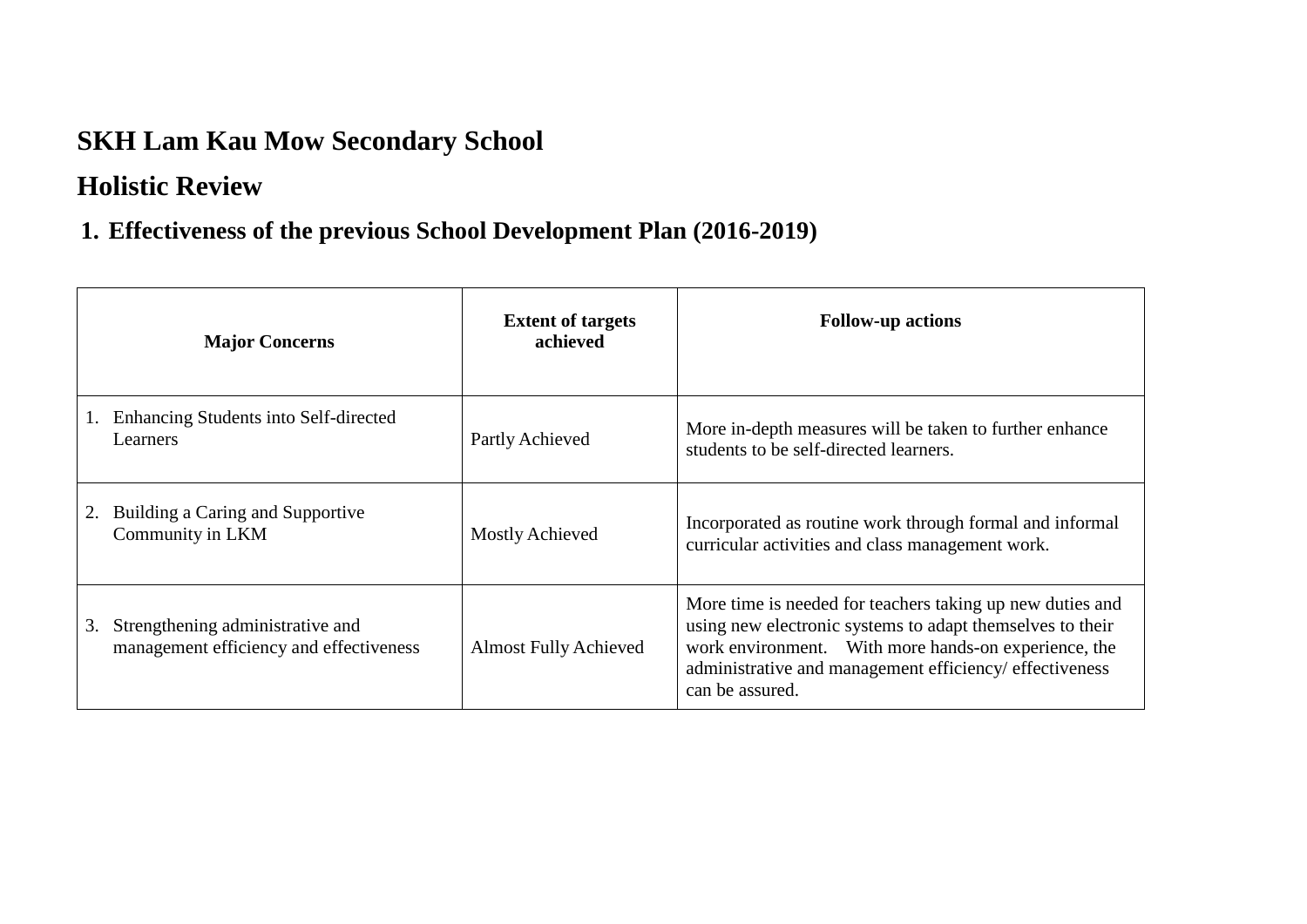## **2. Evaluation of the School's Overall Performance**

| <b>PI</b> Areas                 | <b>Major Strengths</b>                                                                                                                                                                                                                                                                                                                                                                                                                                                                                                                                                                                                                | <b>Areas for Improvement</b>                                                                                                                                                                                                                                                                                                                                                                                                                                                                      |
|---------------------------------|---------------------------------------------------------------------------------------------------------------------------------------------------------------------------------------------------------------------------------------------------------------------------------------------------------------------------------------------------------------------------------------------------------------------------------------------------------------------------------------------------------------------------------------------------------------------------------------------------------------------------------------|---------------------------------------------------------------------------------------------------------------------------------------------------------------------------------------------------------------------------------------------------------------------------------------------------------------------------------------------------------------------------------------------------------------------------------------------------------------------------------------------------|
| . School<br>Management          | The school has clear vision and mission for school development. The school's core<br>values have been well established and recognized.<br>The IMC renders strong support to the school in terms of manpower and resources.<br>Different stakeholders of the IMC have built up strong sense of trust and cooperation<br>with the Principal.<br>Distributed leadership has been well practiced and there is a strong middle management<br>team.<br>Functional groups have been reorganized into two domains, under supervision of two<br>Vice Principals. Planning work can be more effective.<br>The PIE culture has been established. | The decision making process can be made more transparent.<br>Channels of communication among teachers can be further<br>strengthened.<br>There is still room for improvement for advisory and<br>monitoring work from Vice Principals on various functional<br>groups.<br>Programmes/ work with low effectiveness should be<br>$\bullet$<br>suspended/stopped.<br>Teachers' administrative work can be further reduced to<br>provide more room for teachers to enhance teaching<br>effectiveness. |
| Professional<br>Leadership      | There is good collaboration among the Principal and Vice Principals. Leadership is well<br>distributed among panel chairs and heads of functional groups. The working<br>relationships among teachers are harmonious.<br>Panel Chairs are dedicated in their work and administer their departments well. They get $  \bullet  $<br>rapport from their colleagues.<br>Teachers are stable and experienced and are willing to share good teaching practices.<br>There is ongoing professional development among teachers for enhancing effectiveness<br>of learning and teaching.                                                       | New middle managers need some time to adapt themselves<br>for supervisory duties. More mentorship from Principal and<br>senior teachers can facilitate smooth transition of work.<br>Teachers should be more informed about the new framework<br>of teachers' professional development.<br>• More professional development and peer sharing for teachers<br>on STEAM education and e-learning should be promoted and<br>facilitated.                                                              |
| 3. Curriculum and<br>Assessment | The school offers a broad curriculum and a wide range of extra-curricular activities to<br>enrich learning experiences of students at both senior and junior secondary levels.<br>Learners' diversity has been catered for through medium class teaching, enrichment<br>classes, remedial classes, etc.<br>The school has a clear assessment system and various modes of assessment are used to<br>evaluate students' performance.<br>Teachers give constructive feedback to students to facilitate assessment for learning.                                                                                                          | Senior form curriculum can be more timely adjusted in<br>accordance with students' preference for elective subjects.<br>• Teachers can make better use of the data analysis system in<br>order to track students' progress for further improvement.<br>Cater for learners' diversity through designing appropriate<br>learning activities and designing appropriate assignments.<br>Restructure the D&T and Computer Literacy curricula so as<br>to enhance implementation of STEAM education.    |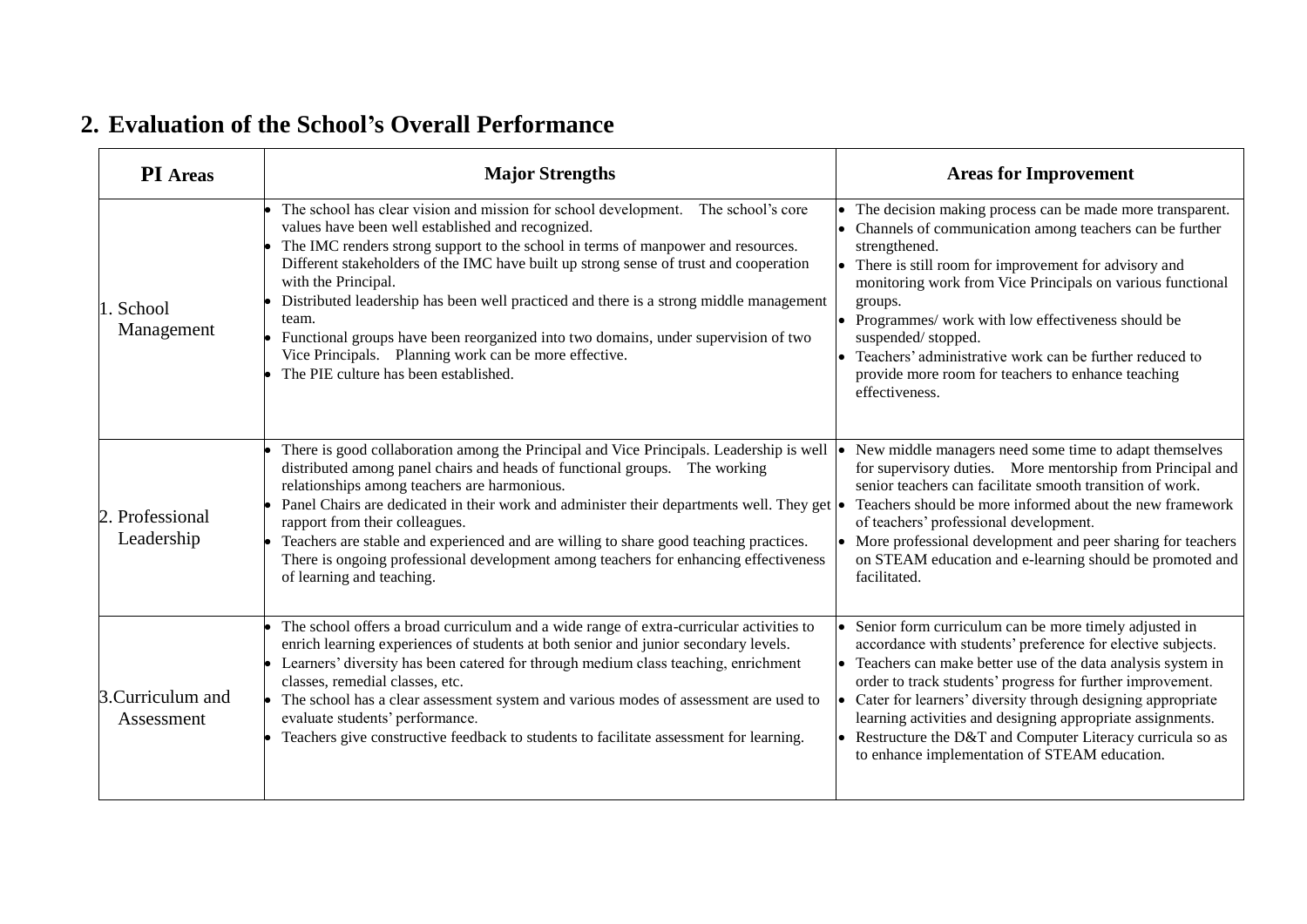| <b>PI</b> Areas                     | <b>Major Strengths</b>                                                                                                                                                                                                                                                                                                                                                                                                                                                                                                                                                                                                                                                                                                                                                                                                                                            | <b>Areas for Improvement</b>                                                                                                                                                                                                                                                                                                                                                                                                                                                                                              |
|-------------------------------------|-------------------------------------------------------------------------------------------------------------------------------------------------------------------------------------------------------------------------------------------------------------------------------------------------------------------------------------------------------------------------------------------------------------------------------------------------------------------------------------------------------------------------------------------------------------------------------------------------------------------------------------------------------------------------------------------------------------------------------------------------------------------------------------------------------------------------------------------------------------------|---------------------------------------------------------------------------------------------------------------------------------------------------------------------------------------------------------------------------------------------------------------------------------------------------------------------------------------------------------------------------------------------------------------------------------------------------------------------------------------------------------------------------|
| 4. Student Learning<br>and Teaching | Teachers are mostly experienced and they possess good subject knowledge.<br>Collaboration in lesson preparation for enhancing teaching effectiveness is common.<br>Lessons are mostly well-prepared with clear learning objectives. Learning activities are<br>conducted smoothly and classroom routines are well established.<br>Students are generally attentive and willing to respond in lessons. They show good<br>learning attitude and are able to apply the knowledge learnt to carry out the learning<br>tasks with good performance.                                                                                                                                                                                                                                                                                                                    | Enhance students as self-directed learners and problem<br>solvers.<br>More opportunities for students to collaborate and share ideas<br>with their peers and display their learning outcomes in<br>lessons.<br>• Students should be trained to be more confident and more<br>outspoken in lessons.<br>• To adopt e-learning when appropriate in order to enhance<br>teaching effectiveness, arouse students' motivation and<br>encourage students' participation.<br>• To implement STEAM education in school curriculum. |
| 5. Student Support                  | The school makes good effort to provide timely pastoral care services, specific<br>programmes to address personal and social needs of junior and senior form students.<br>Leadership programmes, the All-round Development Programmes, etc. help foster a<br>whole person development.<br>Career guidance programmes are arranged at different developmental stages so that<br>students are more aware of the importance of life planning. Mentorship programmes,<br>visits, taster work programmes enrich students' experience in career mapping.<br>Value education is fostered through various student support groups and life-wide<br>learning activities.<br>A good range of CCA and life-wide learning programmes to unleash students' potentials.<br>The Holy Spirit Church provides the school with great support in fostering a religious<br>atmosphere. | • Build up positive thinking mindset and adopt a proactive and<br>optimistic attitude towards life.<br>• Improve students' wellness and mental health.<br>• Further strengthen class management work to build teamwork<br>and a sense of belonging.<br>• Equip teachers with career counselling skills.                                                                                                                                                                                                                   |
| 6. Partnership                      | Home-school communication and cooperation are strong. Parents are supportive and<br>appreciative of the school's effort in nurturing their children.<br>Alumni support, in terms of expertise and resources, is becoming strong.<br>Church-school collaboration helps foster a religious atmosphere and provides more<br>manpower for religious education.<br>The school also maintains good networking with the community and external<br>organizations. They offer professional development opportunities for teachers and<br>ample opportunities for students to enrich students' learning experiences beyond<br>classrooms.                                                                                                                                                                                                                                   | More communication and co-operation with parents of<br>problem students.<br>• More parent education for improving parenting skills.                                                                                                                                                                                                                                                                                                                                                                                       |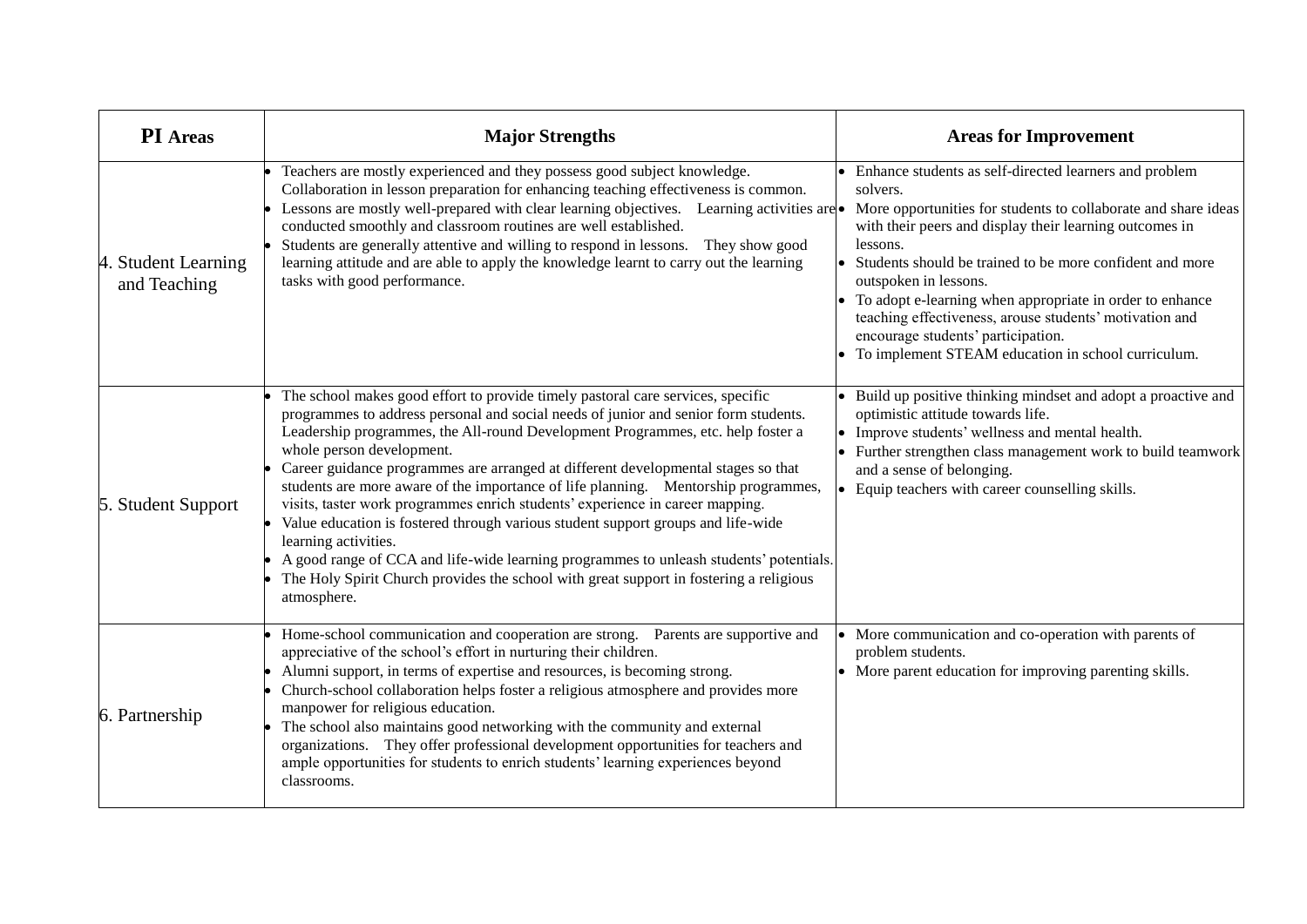| <b>PI</b> Areas                     | <b>Major Strengths</b>                                                                                                                                                                                                                                                                                                                                                                                                                                                                  | <b>Areas for Improvement</b>                                                                                                                                                                                                                                |
|-------------------------------------|-----------------------------------------------------------------------------------------------------------------------------------------------------------------------------------------------------------------------------------------------------------------------------------------------------------------------------------------------------------------------------------------------------------------------------------------------------------------------------------------|-------------------------------------------------------------------------------------------------------------------------------------------------------------------------------------------------------------------------------------------------------------|
| 7. Attitude and<br>Behaviour        | Students are friendly, modest and polite. They demonstrate a conscientious attitude<br>towards learning and respect their teachers. They have a strong sense of belonging to<br>school. Student leaders are responsible and show initiative and commitment in school<br>activities.                                                                                                                                                                                                     | Build up students' self-esteem and train students to be more<br>confident.<br>Help students adopt a proactive and optimistic attitude<br>towards life.<br>Positive reinforcement of good behaviors.<br>Enhance students' self-discipline.                   |
| 8. Participation and<br>Achievement | Students are keen to participate in a wide range of physical, aesthetic and academic<br>activities and competitions. They have made impressive achievements in Speech and<br>Music Festivals, Sports, Creative Writing and Mathematics Competitions.<br>Most students are able to achieve good results in HKDSE Examinations. In 2019, more<br>than 86% of our graduates met the general entrance requirements of UGC-funded<br>institutions and more than 88% got offers in the JUPAS. | To arrange more life-wide learning opportunities in the<br>curriculum.<br>To provide more chances for students to join open<br>competitions.<br>To create more favourable learning environment to allow<br>students to pursue higher academic achievements. |

### **3. SWOT Analysis**

#### **Our Strengths**

- 1. The school vision and the school core values are commonly shared among different stakeholders.
- 2. The establishment of IMC in 2017 has enabled greater participation of different stakeholders in school management, enhancing transparency and accountability.
- 3. The school sponsoring body is enthusiastic in providing support in new educational endeavors as well as in coordinating administration work with EDB.
- 4. The PIE cycle, which facilitates self-evaluation and enhance school improvement has been established as a common practice for school policy making.
- 5. Collaborative culture among teaching staff has been strong. They are aware of the needs of keeping abreast of educational changes and tuning of appropriate teaching pedagogies for catering for learners' diversities.
- 6. Teachers take initiatives to unleash students' potentials.
- 7. There is a good rapport among students and teachers.
- 8. Students are generally modest and polite. They demonstrate a conscientious attitude towards learning and respect their teachers. The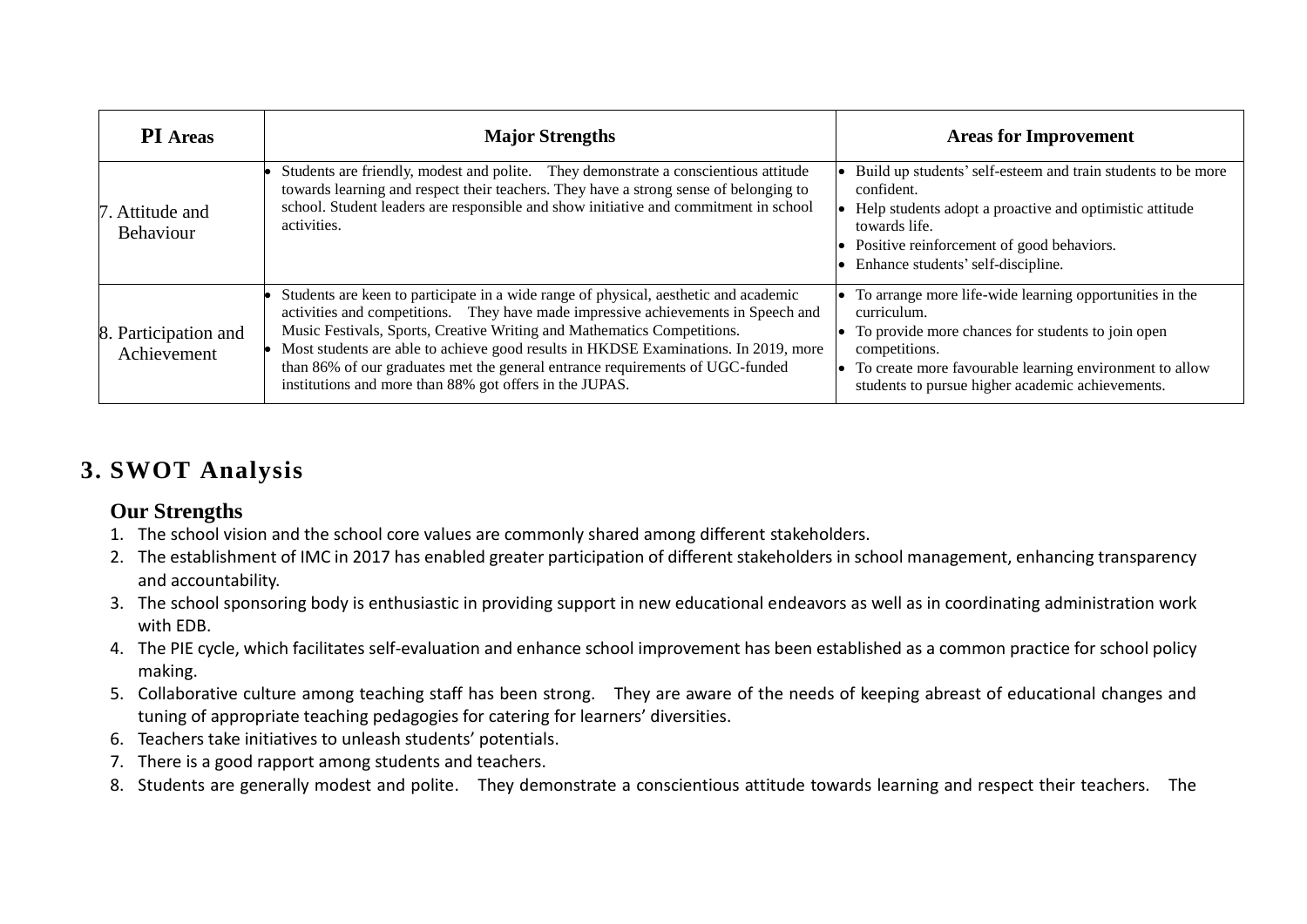academic and non-academic performance of students are good.

- 9. The school has a strong foundation in Arts Education. Students' achievements in Visual Arts and Music are particularly outstanding.
- 10. Mutual understanding and trust have been established among teachers and parents. The PTA runs effectively as a channel between the school and parents. Parent volunteers also help much in relieving teachers' workload and establishing positive school image.
- 11. Alumni support, in terms of expertise and resource, has been strong. Many of them can be role models for students and they are willing to share their experiences with their fellow students.
- 12. Collaboration with the Holy Spirit Church and the social welfare organizations of Sheng Kung Hui helps promote the religious atmosphere in school.
- 13. With generous donations from the Lam family, new facilities such as Campus TV Studio and STEM Hub, have been set up.

#### **Our Weaknesses**

- 1. Learners' diversity, in terms of learning abilities and motivation, is still great. There is room for improvement in their learning skills, habits and attitudes.
- 2. With the shrinking teaching staff in the last three years, teachers have to shoulder more administrative duties. Some middle managers also need to adapt to new posts when some senior teachers retire.
- 3. With the drop of the F.1 population in the past few years, the number of students in our school dropped to around 750. Some school teams and CCA cannot recruit enough number of students for open competitions. Some have to be closed. Students may not have the opportunities to unleash their potentials or nurture their interests.
- 4. It takes time for all teachers to receive adequate training in catering for students of special education needs and e-learning.
- 5. Some students are not good at goal setting and reflection. Their skills in self-directed learning need to be enhanced.

### **Our Opportunities**

- 1. The government has recently provided ample resources to all aided schools for improving education such as provision of all-graduate teaching force, two social workers per secondary school, a SEN Coordinator and a School Executive Officer. The EDB also started providing us with concurrent subsidy for Reading to Learn and air-conditioning. The QEF has reserved two million dollars for each secondary school for carrying out school-based new educational endeavors.
- 2. With the retirement of some teachers, more promotion posts can be available. Together with the all-graduate teaching force policy, staff morale can be enhanced.
- 3. The F.1 population in Shatin District is becoming more stable and may slightly increase in the coming years.
- 4. With the 4-class structure, the school space can be more flexibly used for holding other learning activities.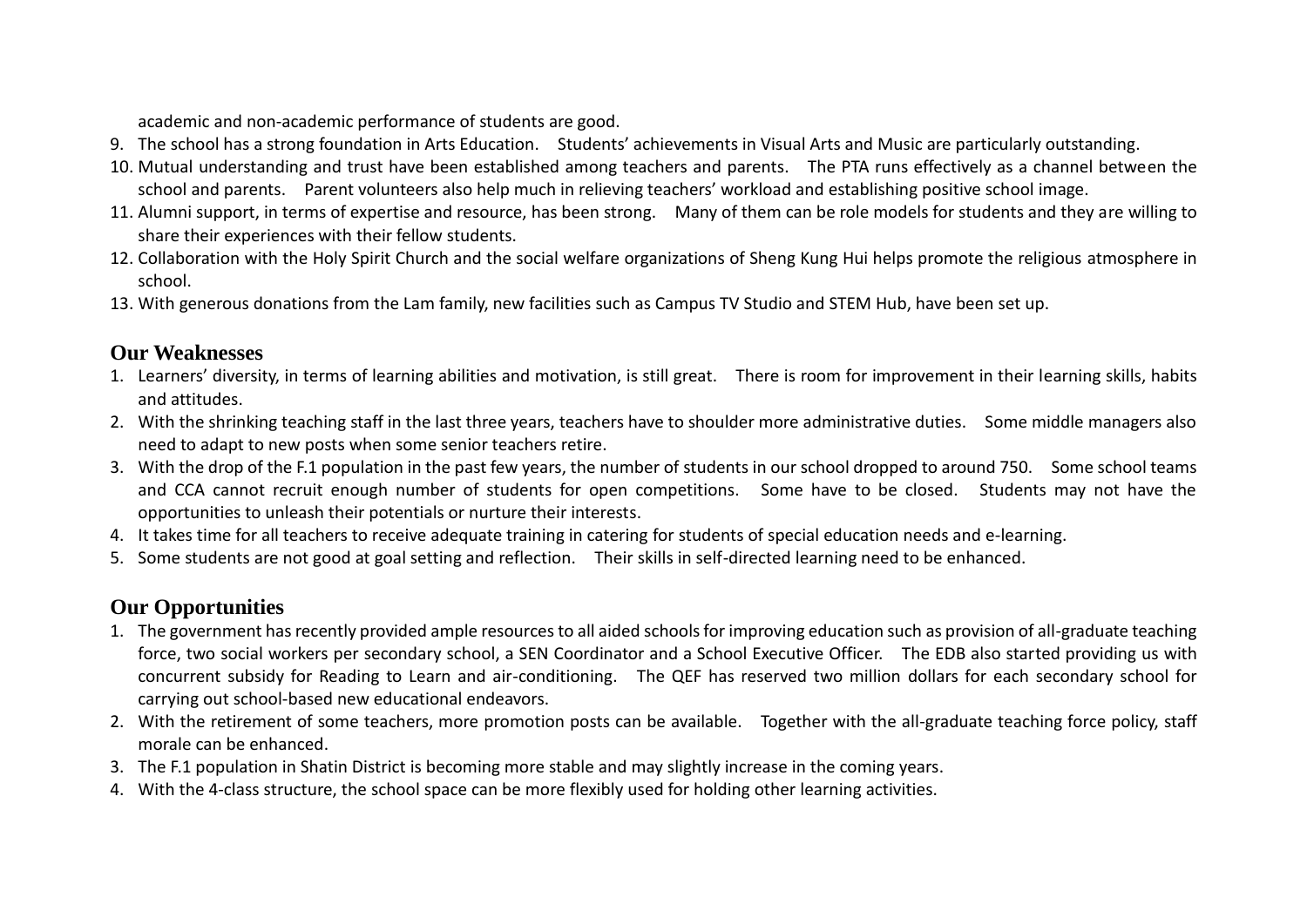5. The T-standard, T-sharing and T-applause proposed by the COTAP (Committee on Professional Development of Teachers and Principals) have provided a framework for teachers' professional development. Teachers are also better acknowledged of their achievements and better informed about their paths for professional development.

#### **Our Challenges**

- 1. The school faces keen competition from DSS schools in terms of space, facilities, manpower and curriculum.
- 2. Teachers may be overloaded with administrative work arising from the use of additional resources for new educational endeavors.
- 3. With more and more junior students attending private tutorial classes, students may become over-dependent on rehearsing past papers. They may not develop their learning skills and habits. Some of them are even overloaded with extra assignments from their tutors.
- 4. Students are deeply influenced by social trends and values promulgated by the mass media. It has become increasingly challenging for teachers to counsel and promote values education to students.
- 5. With the popularity of net games and electronic gadgets, students may be distracted from their studies, sports activities and other learning experiences.
- 6. Manpower support from the Holy Spirit Church, if more reliably available, can better enhance the promotion of a religious atmosphere in school.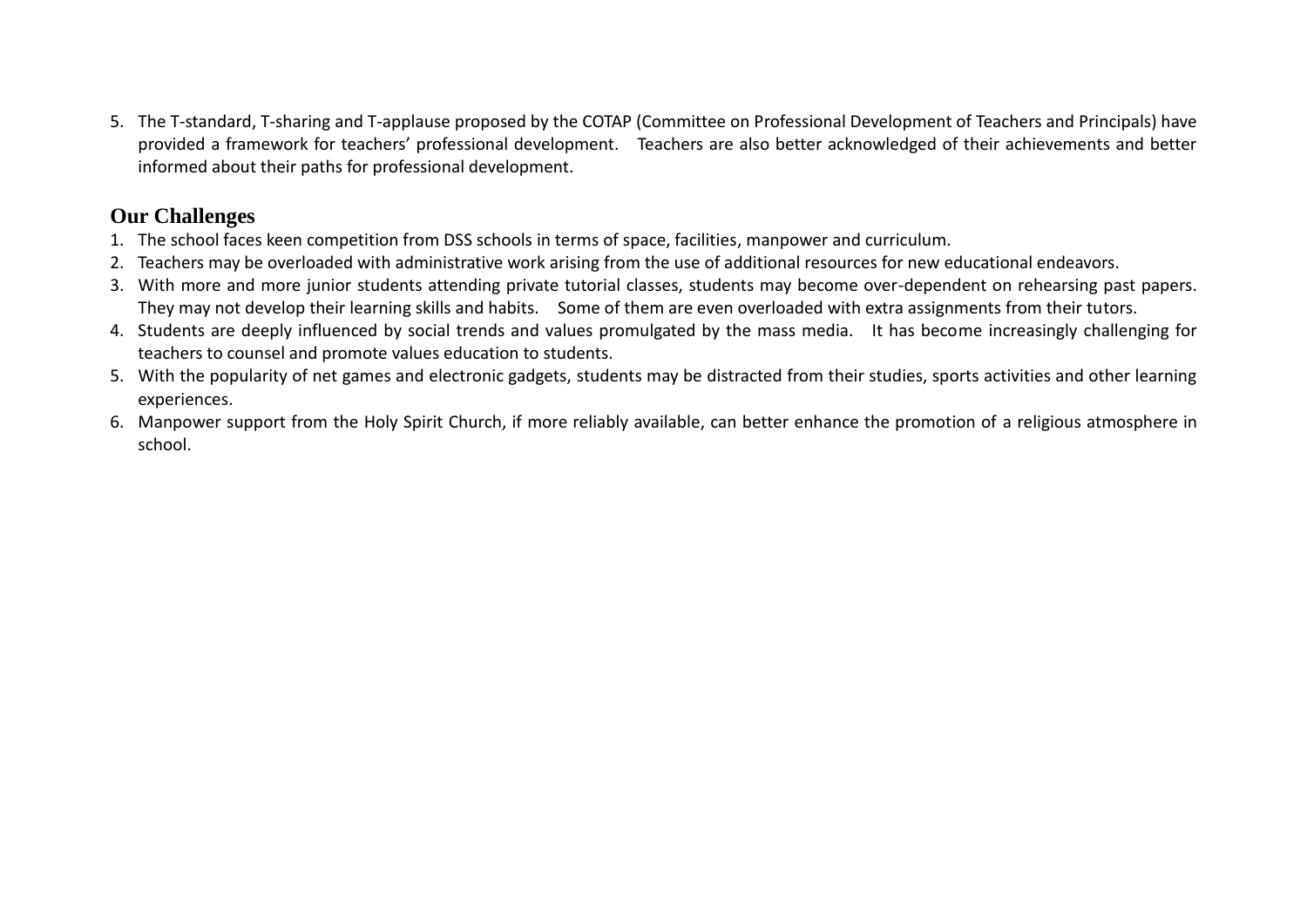# **4. School Development Plan 2019-2022**

| <b>Major Concerns</b>                                                                                                                                         | <b>Targets</b>                                                                                                                                                                                                                                                                                                                                                                                                                                                                                                     |   | <b>Time Scale</b><br>(Please insert $\checkmark$ ) |                          | <b>Outline of Strategies</b>                                                                                                                                                                                                                                                                                                                                                                                                                                                                                                                                                                                                                                                                                                                                                                                                                                                                                                                                                                                                                                                                        |
|---------------------------------------------------------------------------------------------------------------------------------------------------------------|--------------------------------------------------------------------------------------------------------------------------------------------------------------------------------------------------------------------------------------------------------------------------------------------------------------------------------------------------------------------------------------------------------------------------------------------------------------------------------------------------------------------|---|----------------------------------------------------|--------------------------|-----------------------------------------------------------------------------------------------------------------------------------------------------------------------------------------------------------------------------------------------------------------------------------------------------------------------------------------------------------------------------------------------------------------------------------------------------------------------------------------------------------------------------------------------------------------------------------------------------------------------------------------------------------------------------------------------------------------------------------------------------------------------------------------------------------------------------------------------------------------------------------------------------------------------------------------------------------------------------------------------------------------------------------------------------------------------------------------------------|
|                                                                                                                                                               |                                                                                                                                                                                                                                                                                                                                                                                                                                                                                                                    |   |                                                    | Year $1$ Year $2$ Year 3 |                                                                                                                                                                                                                                                                                                                                                                                                                                                                                                                                                                                                                                                                                                                                                                                                                                                                                                                                                                                                                                                                                                     |
| Further enhance<br>students to be<br>self-directed<br>learners and<br>problem solvers<br>with effective<br>learning habits<br>and problem-<br>solving skills. | Students are able to set reasonable short term and<br>long-term goals for their studies.<br>Students get to know about their learning styles and<br>can learn more effectively.<br>Improvement in students' self-discipline in their<br>learning and time management.<br>Students can develop skills/habits for self-directed<br>learning such as note-taking skills and readjusting<br>their learning strategies upon reflection.<br>Students can reduce their reliance on afterschool<br>tuition outside school. | ✔ | ✔                                                  | ✓                        | Students are trained to set short-term and long-term<br>goals for their studies through school-based life<br>planning curriculum.<br>Workshops on learning styles and learning skills are<br>organized for all F.1 and F.2 students.<br>Through<br>concrete arrangement in curriculum planning, these<br>learning skills are further reinforced in lessons and<br>assignments.<br>Precise and guided lesson preparation tasks should be<br>assigned to students to facilitate self-directed learning.<br>Time management skills, discussion skills and<br>$\bullet$<br>presentation skills, etc. are taught and trained from<br>junior level so that students can be enhanced to be self-<br>directed learners.<br>Self-discipline is set as the school theme for 2019-2021<br>so that more talks and activities related can be organized<br>to help students build up good learning habits.<br>Students and parents are informed of various ways the<br>$\bullet$<br>school and parents can help instead of relying on tuition<br>outside school.<br>Enhancing students' peer support in learning. |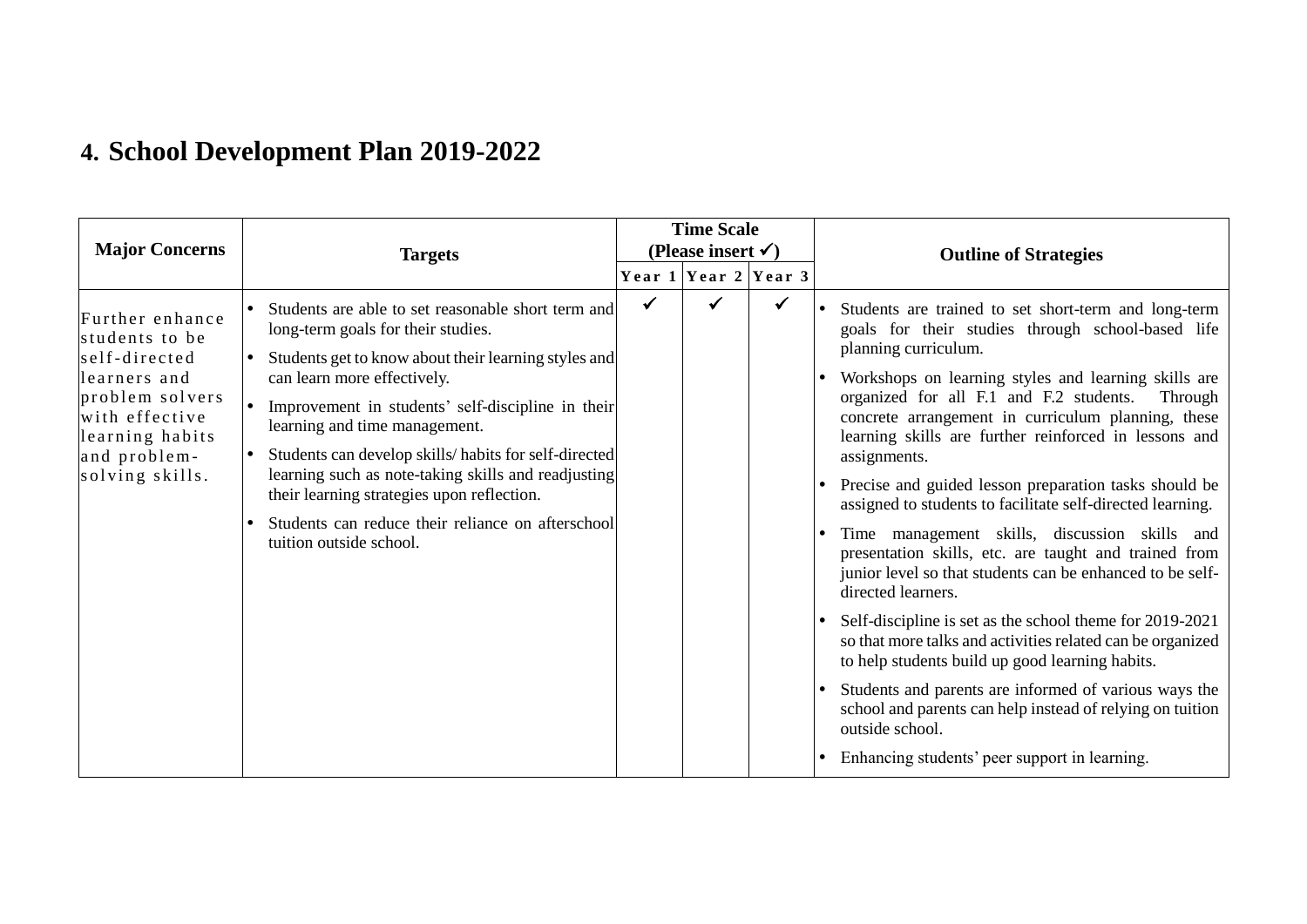| Good T/S and S/S interaction during lessons.<br>$\bullet$<br>Life-wide learning experiences are integrated<br>appropriately in curriculum in order to boost<br>students' motivation to learn and to enhance in-<br>depth learning.                                                                                                                                                                                                                                                                                                                                                     |   |  | Various kinds of activities are structured in lessons to<br>get students actively involved in their learning.<br>Positive reinforcement and feedback are appropriately<br>given in lessons to encourage students' participation in<br>their learning.<br>Curriculum being reviewed and life-wide learning<br>activities are integrated into school-based curriculum.<br>Resources, including manpower, for life-wide learning<br>activities can be allocated appropriately and in a cost-<br>effective way.                                                                                                                                                                                                                                                                                                                                                    |
|----------------------------------------------------------------------------------------------------------------------------------------------------------------------------------------------------------------------------------------------------------------------------------------------------------------------------------------------------------------------------------------------------------------------------------------------------------------------------------------------------------------------------------------------------------------------------------------|---|--|----------------------------------------------------------------------------------------------------------------------------------------------------------------------------------------------------------------------------------------------------------------------------------------------------------------------------------------------------------------------------------------------------------------------------------------------------------------------------------------------------------------------------------------------------------------------------------------------------------------------------------------------------------------------------------------------------------------------------------------------------------------------------------------------------------------------------------------------------------------|
| Teachers are able to use appropriate teaching and<br>assessment strategies for facilitating self-directed<br>learning.<br>Teachers can appropriately use various kinds of<br>teaching strategies to boost students' learning<br>motivation and learning effectiveness, including e-<br>learning and co-operative learning.<br>Teachers are familiar with the SDAS for tracking<br>students' progress so that teaching strategies can be<br>timely adjusted for greater teaching effectiveness.<br>Teacher learning communities are commonly<br>established in all subject departments. | ✓ |  | Through participating in various kinds of professional<br>development programmes, teachers are able to use<br>appropriate teaching and assessment strategies for<br>facilitating self-directed learning.<br>Staff development programmes on how to enhance self-<br>directed learning and improve students' motivation are<br>organized.<br>Teachers equip themselves in employing e-learning/<br>new teaching strategies through attending seminars,<br>workshops and peer learning activities.<br>Teachers share among themselves good teaching<br>practices and what they find useful in seminars and<br>workshops.<br>Teachers are encouraged to use the SDAS for<br>monitoring students' progress and identifying effective<br>teaching strategies.<br>• Wi-Fi system and iPads are regularly maintained to<br>allow smooth implementation of e-learning. |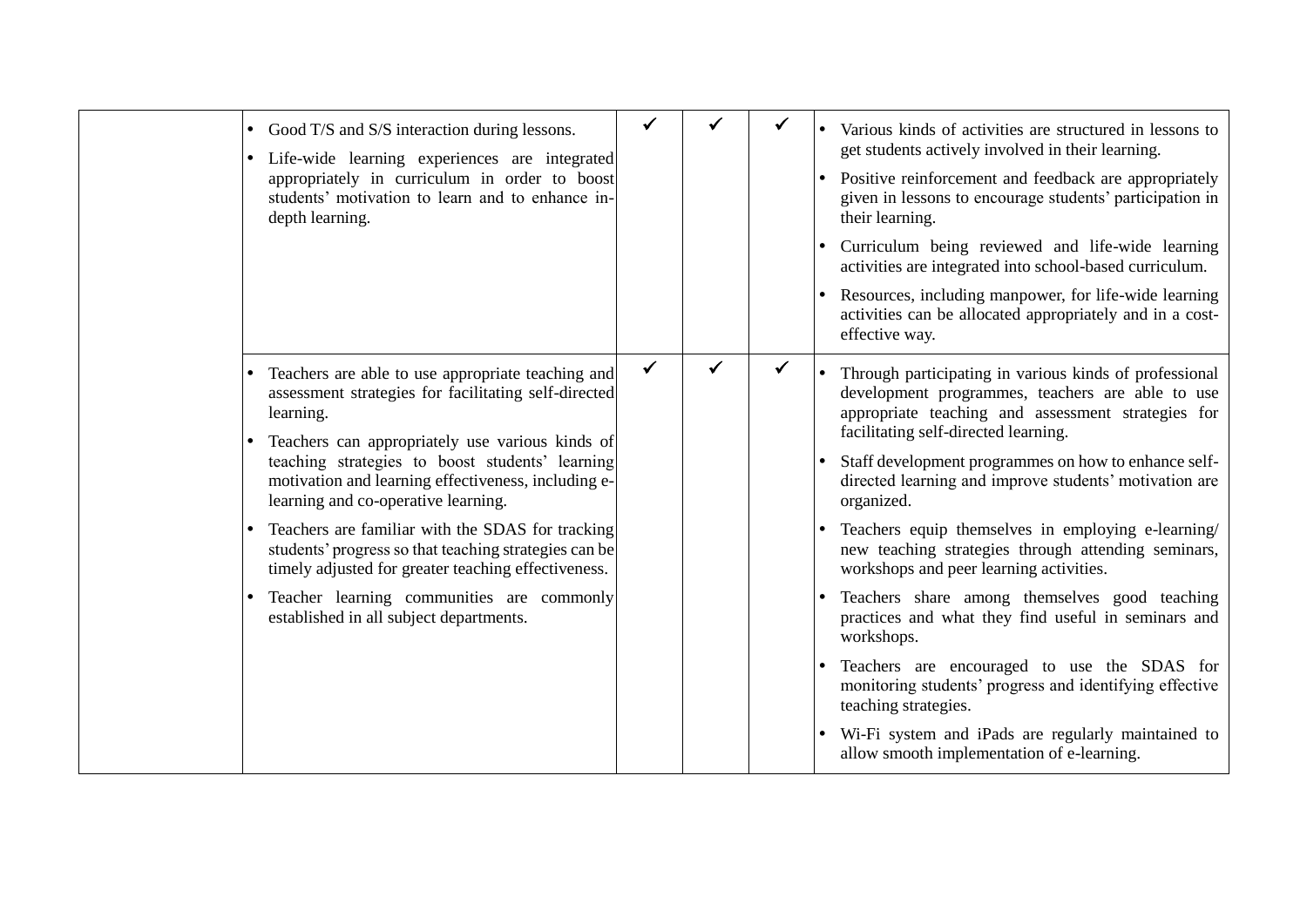|                                           | Students are given opportunities to learn new<br>technologies and enhance their creativities which<br>can equip them to be problem solvers in the future.                  |              |  | Elements of STEAM education are integrated in<br>curricula of different subjects, especially in Science,<br>Computer, Mathematics, D&T and Visual Arts.                   |
|-------------------------------------------|----------------------------------------------------------------------------------------------------------------------------------------------------------------------------|--------------|--|---------------------------------------------------------------------------------------------------------------------------------------------------------------------------|
|                                           |                                                                                                                                                                            |              |  | The D&T and Computer Literacy curricula are<br>restructured to include new technologies necessary to<br>promote STEAM education.                                          |
|                                           |                                                                                                                                                                            |              |  | More co-curricular collaboration among various<br>subjects so that STEAM education can be better<br>implemented.                                                          |
|                                           |                                                                                                                                                                            |              |  | The D&T Room is to be renovated into a STEAM<br>Laboratory/ Maker Space to facilitate STEAM<br>education.                                                                 |
|                                           |                                                                                                                                                                            |              |  | New computers and equipment are to be procured and<br>used effectively in lessons.                                                                                        |
|                                           |                                                                                                                                                                            |              |  | Students are encouraged to join activities/ competitions<br>related to STEAM education.<br>Teachers are encouraged to join seminars/workshops in<br>STEAM education.      |
| Build up<br>students' self-<br>esteem and | Students are more confident in stretching their<br>potentials in various areas.<br>Students are more confident in stepping out of their                                    | $\checkmark$ |  | To establish a clear and comprehensive framework for<br>student support programmes so that the work for student<br>support can be more effectively accomplished.          |
| resilience                                | comfort zones.<br>Students have a greater sense of achievement.<br>Building up of positive thinking mindset and adopt<br>a proactive and optimistic attitude towards life. |              |  | Talks, form period materials and life-wide learning<br>activities will be arranged, with a focus to build up                                                              |
|                                           |                                                                                                                                                                            | $\checkmark$ |  | students' esteem, resilience and a positive mindset.<br>Coordination of class/form activities aiming at building<br>students' team spirit, physical fitness and wellness. |
|                                           | Students are resilient over adversity and supportive<br>of each other.<br>Improvement of students' wellness and mental                                                     |              |  | Launching the S-miles Programme to help students set<br>goals for themselves, build up class spirit and foster a<br>sense of belonging.                                   |
|                                           |                                                                                                                                                                            |              |  |                                                                                                                                                                           |